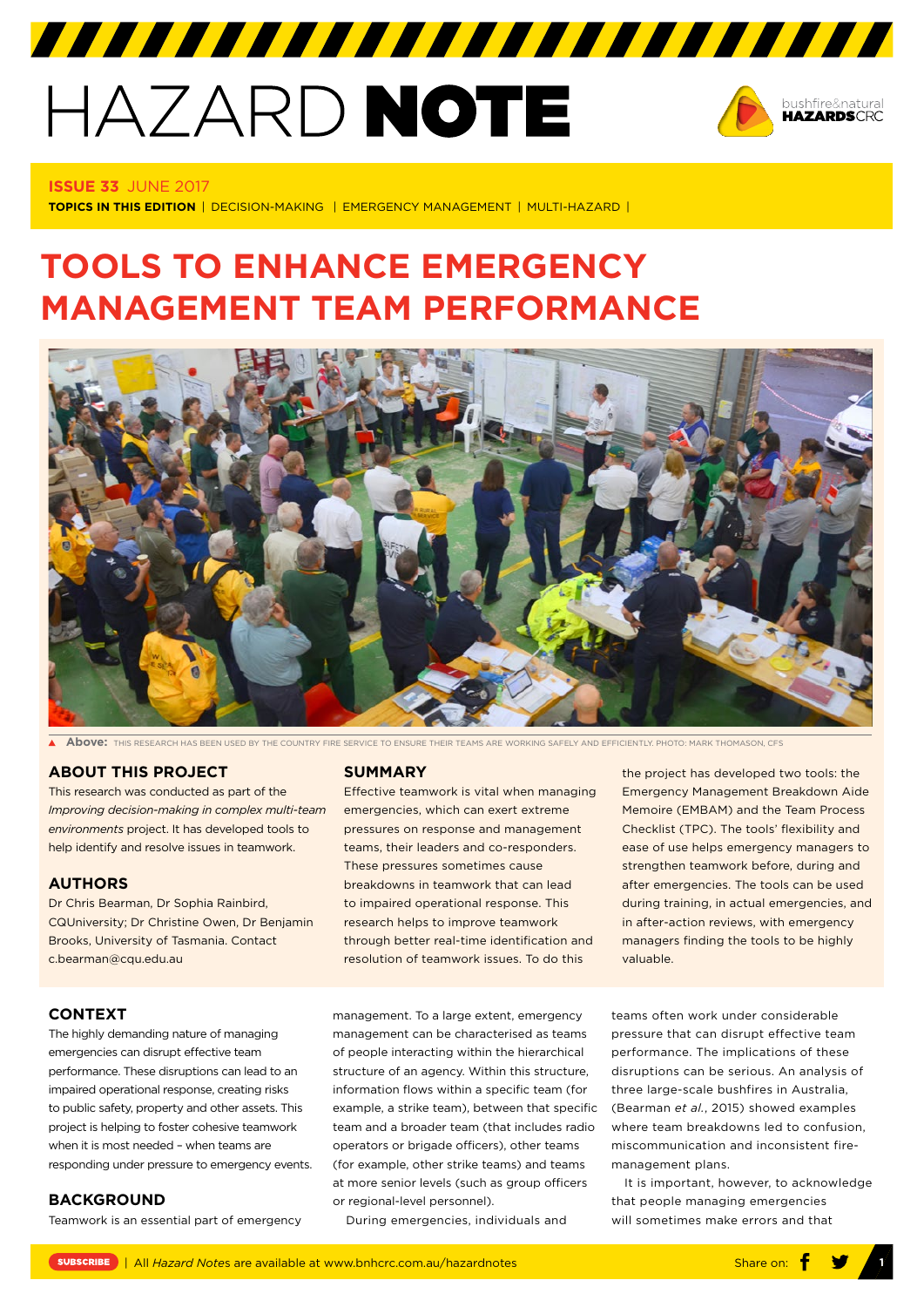



**Above:** THE STRAIGHT-FORWARD, PRACTICAL TOOLS DEVELOPED THROUGH THIS RESEARCH WILL BE OF GREAT BENEFIT TO EMERGENCY SERVICE AGENCIES. PHOTO: NEW ZEALAND FIRE SERVICE

disruptions to teamwork will occur. Many organisations now recognise that error is a normal part of human performance and emphasise both error recovery and minimisation. This shifts the focus from blaming people, to designing mechanisms and systems that can identify and resolve disruptions as quickly as possible (Bearman *et al.*, 2017, Grunwald and Bearman, 2017).

# **BUSHFIRE AND NATURAL HAZARDS CRC RESEARCH**

Since 2015 the project team has been developing two tools that help to identify and resolve breakdowns in teamwork. These tools are known as the Emergency Management Breakdown Aide Memoire (or EMBAM) (Grunwald and Bearman, 2017) and the Team Process Checklist (TPC). The TPC is based on research into teamwork breakdowns by Wilson *et al.* (2007) and Bearman *et al.* (2015b). These tools are checklists that help people to think about teams and team processes and are designed to be used in real time during an incident, training sessions or debriefs post-incident.

The two tools take slightly different approaches to monitoring teams. EMBAM is designed to be integrated into the activities of a senior officer and focuses on the outputs of teams and organisational

# **ABOUT THE EMERGENCY MANAGEMENT BREAKDOWN AIDE MEMOIRE**

The Emergency Management Breakdown Aide Memoire is a checklist that helps people to recognise teamwork breakdowns through team outputs (for example, incident action plans) and formal/informal organisational networks. It also provides some practical resolution strategies shown below:

**How you might resolve breakdowns:**

- 1. **Delegate:** find someone who is close to the breakdown or has the most appropriate skills and have them resolve the issue.
- 2. **Resource:** breakdowns can be caused by missing resources. Find out what is missing, or what will assist the other teams, and get it to them.
- 3. **Mentor:** a subtle form of resolution, mentoring allows you to tactfully suggest alternatives, opinions and strategies.
- 4. **Assert:** if you have tried more subtle strategies without success, you can use your authority to resolve the problem.
- 5. **Replace:** if breakdowns are caused by disruptive personalities in the management team, or even factors like fatigue, you can stand the disruptive people down or give them other duties.

networks. This checklist is reasonably quick and easy to apply and identifies problems at a general level. EMBAM also includes different strategies that can resolve issues in teams (see About the Emergency Management Breakdown Aide Memoire, above).

If EMBAM identifies a problem, or if a more detailed health check of the team is needed, then the TPC is used. The TPC contains questions about the coordination,

cooperation and communication processes that should occur in effective teams. The team's performance is considered in relation to each of these questions. Any issues that the tools identify should be discussed with the team (see About the Team Process Checklist, page 3).

# **RESEARCH FINDINGS**

The researchers developed the tools together with end-users through an iterative cycle of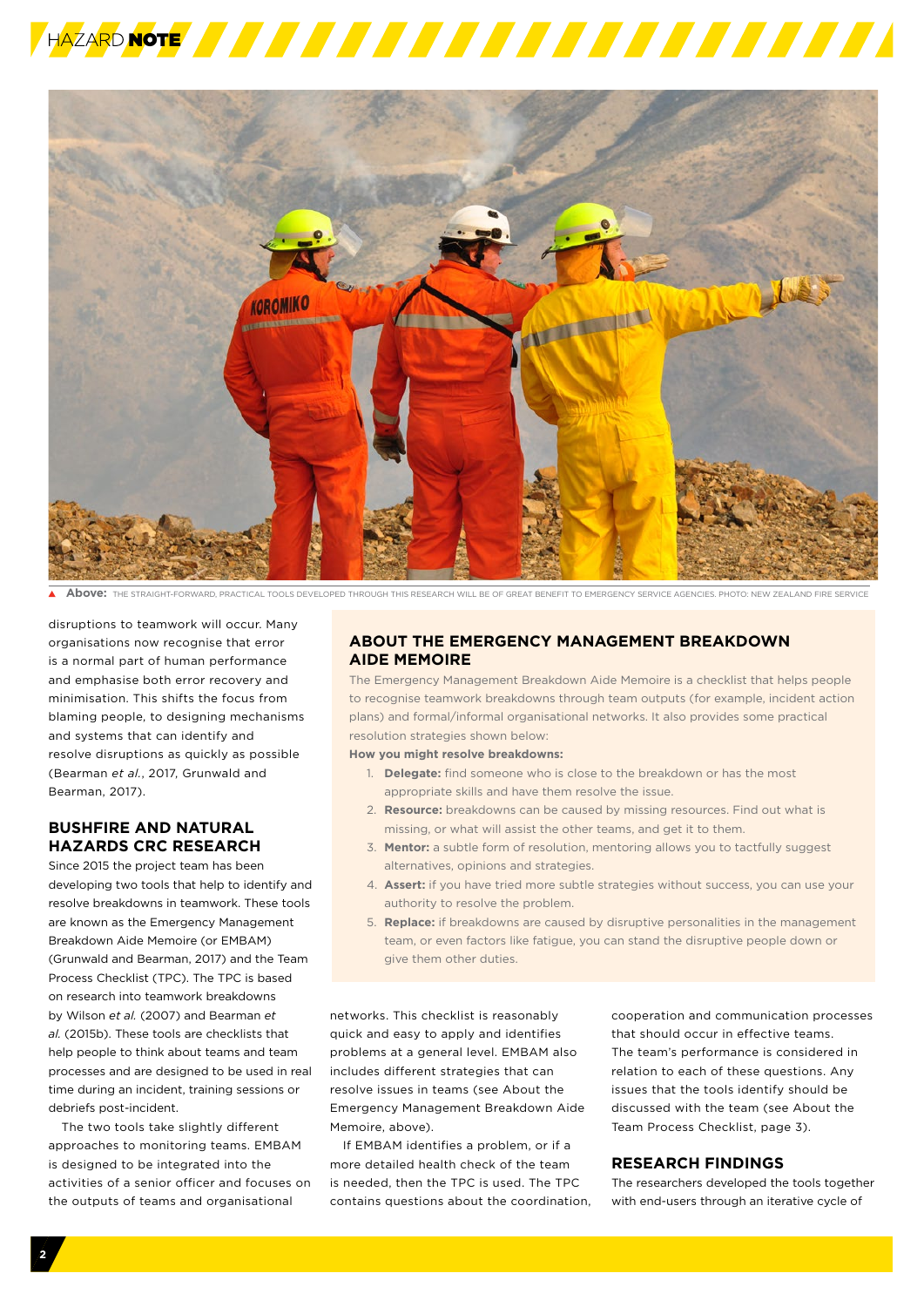

## **END-USER STATEMENT**

Good teamwork is an increasingly important part of emergency management. When teams are not working effectively a variety of problems can result, including confusion, miscommunication, differing plans and unexpected actions. To manage incidents effectively and to ensure safety, it is vital that teams are performing as well as possible.

The straight-forward, practical tools developed through this research are of great benefit to emergency managers to ensure their teams are functioning to the best of their ability. They cover communication, coordination and cooperation, and include suggestions for how to best resolve problems.

Those who work in incident management teams and strike teams or at higher levels such as Regional or State Operations Centres, team leaders and people close to, but outside the team (such as neutral observers), will find the tools invaluable during operational response, but also in debriefs and training.

**– Mark Thomason, Manager Risk and Lessons Management, South Australia Country Fire Service** 

testing and redevelopment (see Bearman *et al.*, 2017). The initial version of the tools was based on an extensive literature review of methods that could be used by an observer to monitor teams (which was the original intention of the tools). A preliminary evaluation study of the tools suggested that they both showed promise and should be developed further (Bearman *et al.*, 2017).

The tools were then developed and evaluated by a team consisting of four statelevel end-users during five regional exercises. These exercises required a fully staffed regional coordination centre to manage one or more significant large-scale bushfires. During the exercise, actors simulated radio traffic on the fireground and adopted the roles of key stakeholders (such as police). Observers used the TPC to help assess the team and to inform the debrief at the end of the exercise. After each exercise, the team met to provide feedback on the checklist, evaluating whether each question needed to be removed or amended. Any changes were made before the next exercise, where the process was repeated.



**Above:** DURING EMERGENCIES, INDIVIDUALS AND TEAMS OFTEN WORK UNDER CONSIDERABLE PRESSURE THAT CAN DISRUPT EFFECTIVE TEAM PERFORMANCE. THIS RESEARCH IS HELPING TO ADDRESS THIS. PHOTO: BEN SHEPHERD, NSW RURAL FIRE SERVICE

#### **ABOUT THE TEAM PROCESS CHECKLIST**

The Team Process Checklist is designed to provide a health check for teams and, if there is a problem, to help determine what that problem is. This tool is designed to assist people to think through three aspects of teamwork: communication, coordination and cooperation. Examples of the communication items are below:

- Are team members passing on information in a timely manner?
	- Are team members passing on information accurately?
	- Is communication between team members clear?
	- Are team members providing appropriate feedback?
- Are team members providing updates on the situation?
- Are appropriate communication procedures being used?

The tools were also evaluated by six regional and state coordinators during two large-scale storm and flood events. During these emergencies, the research team conducted a telephone interview with each of the coordinators participating in the study. In these interviews, the coordinators considered the performance of teams against each item on the TPC. This allowed the coordinator to identify issues in those teams that needed to be considered in the next hour, the next

shift, the next day and the next week. As part of the discussion, the participant evaluated whether each item on the checklist provided useful information.

Finally, two senior officers (a state controller and state information officer) used both tools throughout a fire season. This fire season contained many significant bushfires. At the end of the fire season, the researcher team interviewed the two senior officers about how they used the tools and whether